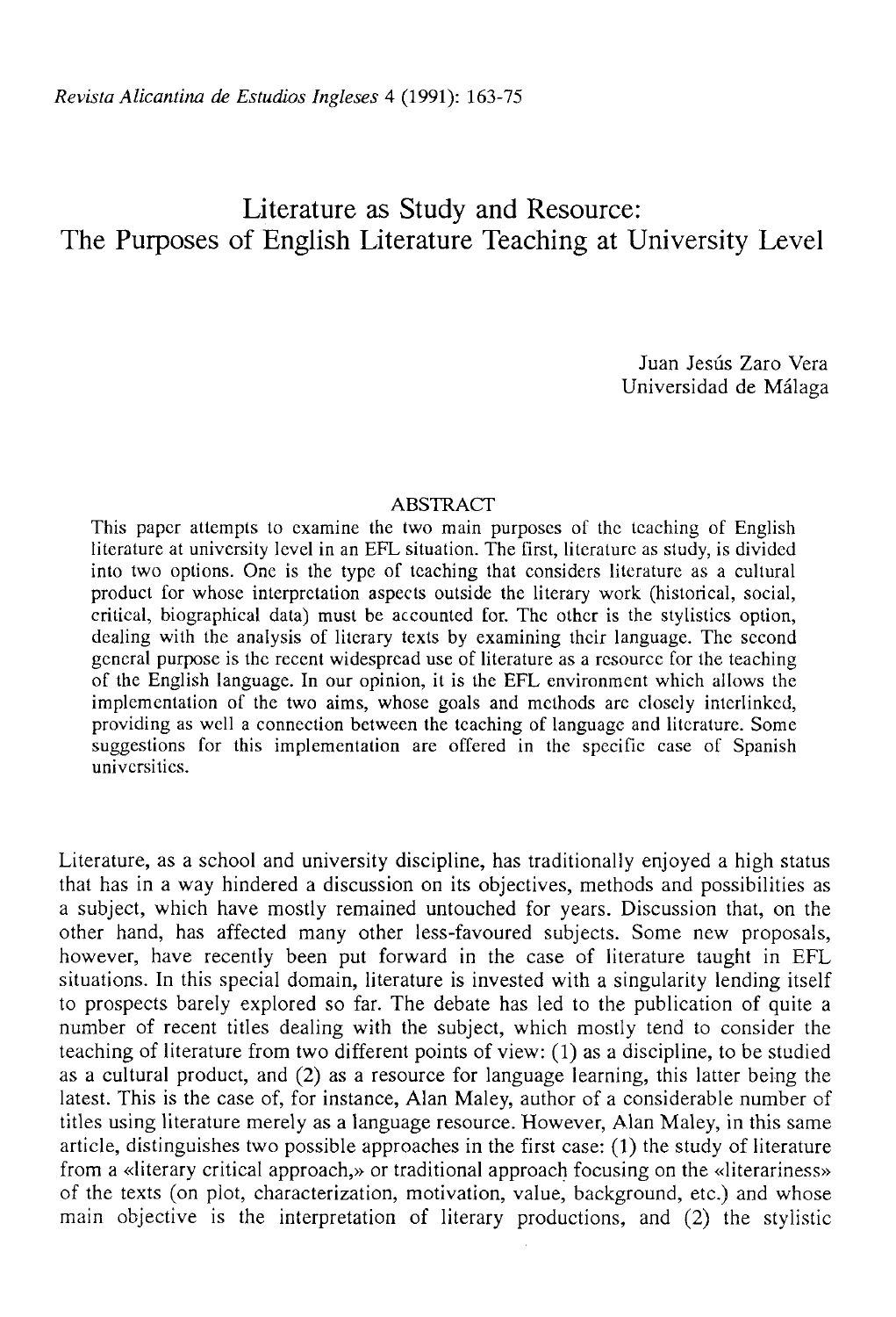approach, in which the focus is on the text  $(24)$ . This second approach aims to make textual discoveries leading to descriptions such as parallelism, devianey, prominence, etc, upon which interpretation can be based. In this case too, linguistic elucidation (as the approach resorts mainly to a linguistic analysis of the text) precedes interpretation. The book to which most British stylistic critics refer to as the starting-point of the new approach is undoubtedly Henry Widdowson's *Stylistics and the Teaching of Literature*  (1975), while Mr. Maley quotes *Style in Fiction* by Leech and Short as a perfect example of applied stylistics.

There have been other attempts to classify the study of literature, as for example, Pickett's proposal for two different literature syllabuses to cater for the needs of fast and slow readers. Pickett suggests the study of «intensive» or «analytical» literature, as well as of «extensive» or «accumulative» (270). These two kinds of studies have been very well-known for a long time in the field of applied linguistics, both being necessary for the development of the reading skill. Within literature teaching, both reading modes are usually present, be it a stylistics or a mainstream literature class. Stylistics has definitely gained a place in literature teaching and certainly a remarkable diffusion in terms of bibliography and research over the past twenty years. In Spain, it is now a subject in several universities within the «Filología Inglesa» curriculum, and has been included in most of the proposals for credit requirements leading to the diploma of «licenciado».<sup>1</sup> All these factors contribute to considering this approach as a third option in our discussion on the purposes of literature teaching at university level. Therefore, literature is a subject which for teaching purposes may be divided into three options: (1) as a discipline, to be studied as a cultural product («mainstream» option); (2) as a source of materials (texts) to be analysed from a stylistic point of view; (3) as a resource for language learning. I will now proceed to discuss the characteristics of these three options in the light of the contribution of experts on this matter and my own personal experience:

1. Option 1 is what has traditionally been regarded as «the teaching of literature,» that is, a study of plot, characterization, motivation, etc, and also, sometimes overwhelmingly so, a study of the author and their historical and literary background. Lecturing has always been the prevailing teaching procedure. Students take notes, make comments and eventually take tests or exams on the lectures and readings prescribed by the teacher. The reading mode is extensive, although extraets from the works studied can be analysed in the classroom. Lessons are therefore teacher-centred and the whole process tends to be transmissive and product-centred in the sense that the final outeome (usually, a logical, sound interpretation of the works handled), is that expected. This, more or less, is the tradition in European universities, and certainly the case of literature teaching, in general, in Spanish universities. H. L. B. Moody still claims a difference between the British and the rest of the Europeans in the sense that the British «have always rejected the kind of outline course, popular in some parts of the world, in which students acquire many faets about authors and works of literature without ever gaining first-hand experience of any of them» (91). On the other hand, the American tradition has concentrated on the effeets of the literary work on the reader much more than on the work itself. This tradition is rooted in the works of philosophers and educators such as John Dewey and George Santayana, and in the literary field was established by critics like I. A. Richards, who developed the concept of «emotional response» in the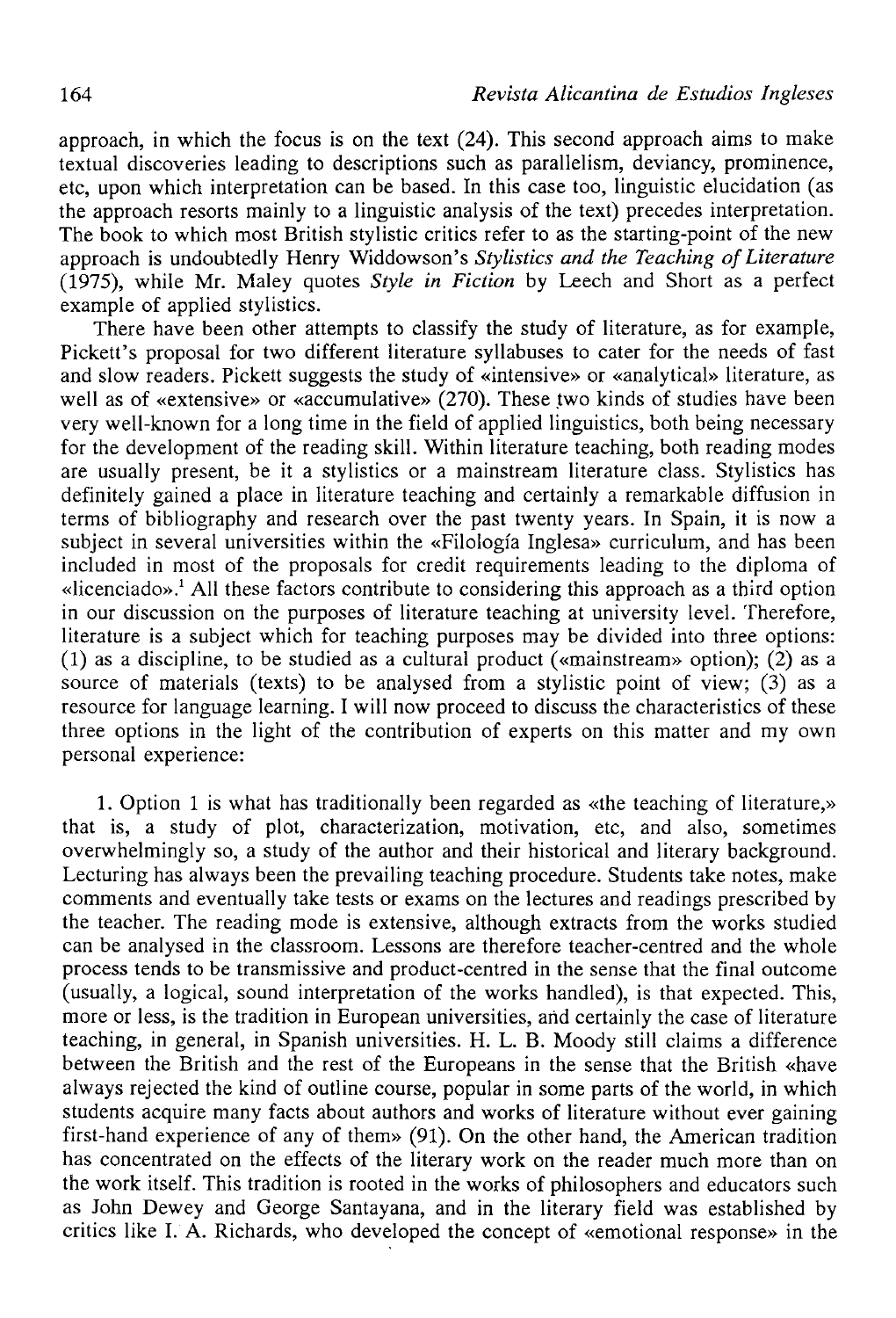1920s, D. W. Harding, and especially Louise M. Rosenblatt, whose book *Literature as Exploration* signals the beginning of a new phase in the teaching of literature in the United States at all levels which rates the individuality and creativity of the reader and the experience derived from reading much higher than a studied and well-grounded interpretation of the literary work.

From a purely pedagogical point of view, both traditions have advantages and shortcomings. With the European, one of the problems is that students tend to rely too much on the teacher and other external authorities (books, articles) outside themselves. In the United States, the reader's response is generally overestimated and any other background information is just not considered pertinent. I think that in this point some balance is needed, much more so at university level, where students must cope with all kinds of literary works which, specially the older ones, very often demand the knowledge of contextual clues to be fully understood. But at the same time it is a fact that in an excessively academic situation students gradually lose their self-confidence as their individual critical points of view are never expressed and therefore, cannot be assessed by the teacher. In any case, my belief is that first, the enjoyment, and later the study of literature involve elements outside the literary work which have to be accounted for specifically at all teaching levels. The concept of «literary competence,» as defined by Jonathan Culler *(Structuralist Poetics* 113-30) reflects this assertion perfectly well. Culler argües that «reading is not an innocent activity . . . it is charged with artifice» (129), implying that a good reader is something more than just a spontaneous and creative individual. More recently, Christopher Brumfit has defined this notion more extensively: It requires some linguistic sophistication, as well as a degree of familiarity with particular cultural conventions, and finally, it involves a recognition that languages can be used in a deliberately irresponsible way to create metaphorical meanings that ¡Ilumínate our self awareness *{Literature and Language*  45-49).

The process of developing this competence is of course more difficult to establish in the case of students whose native language is not English. Although some of the features defining «literary competence» seem of course transferable from one's native language literature to another, understanding the foreign language will always constitute a major obstacle. In these cases, the need of a sound knowledge of the language in question should perhaps be the first requirement. Pickett writes: «to be biliteral [meaning the possibility of understanding and enjoying literature written in two languages] is much rarer than being bilingual» (271). The merits and real value of this «literary competence» are also a question for discussion within the field of literary criticism, brought about mainly by deconstructionism and post-structuralism. Both these movements have some of their roots in linguistics, the former in the theories of C. S. Peirce and the Sapir-Whorf hypothesis of «linguistic relativism,» and the latter in Saussure. Their concepts are also connected with the ideas of scientists like Ludwik Fleck, who introduced the notion that subjective and sociological factors play a decisive role in scientific development.

To deconstructionists, reality did not exist prior to language. Literature and science are socially and culturally constructed versions of the real. There is no objectivity of literary texts. The notion of «literary competence,» therefore, is illusory and deceiving since the reader, but also the critic, is always ideologically situated. A critical judgement, no matter how sophisticated the critic, is always an «interested» activity, as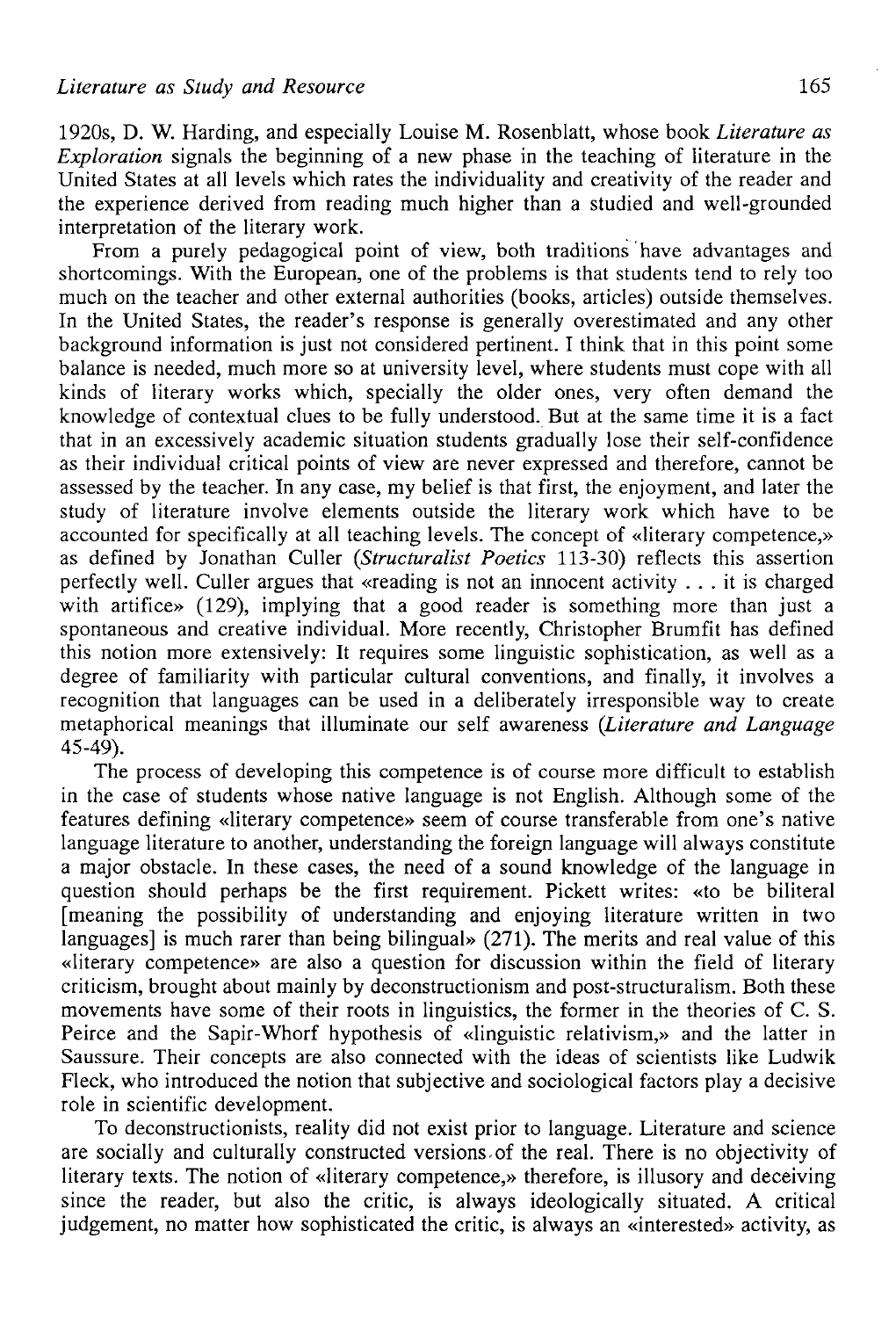partial or biased as the judgement of any other reader, since it only reflects «a set of conventions that directs the reader to pick out certain features of the work corresponding to public notions of what constitutes acceptable or appropiate interpretation» according to Jane Tompkins («Introduction» 8). Deconstructionists reject the «academic» interpretation of the text on the grounds that it is the result of particular interpretative strategies originated in an institutional context probably dictated by political motives. In this sense, their proposal is «to perceive language as a form of power» (Tompkins «The Reader in History» 226). To deconstruct, they scrutinize and analyse texts by reading them closely and attentively, entering a free play of interpretation that never aspires to achieve a final totalizing of meaning. In *On Deconstruction: Theory and Practice After Structuralism,* Jonathan Culler mentions the great confusion that this theoretical debate brought about in American universities (17), and the accusation of other critics that «gradúate students [are] mechanically imitating what lies beyond their reach» (227). Deconstruction is not a technique, susceptible to mechanical repetition, and to become a teaching method has certainly never been one of its goals. Therefore its implantation as an academic approach is, by definition, meaningless, at least at undergraduate and graduate levels or their equivalents. The detailed verbal analysis that it demands and some of the strategies that their specific cióse reading entails, like «scrupulous atteníion to what seems ancillary or resistant to understanding  $\ldots$  to the rhetorical mode or status of important details...to structures that resist a text's unifying narrative scheme» (Culler *On Deconstruction* 251) have made some critics judge it as simply a «playful academic exercise»<sup>2</sup> that requires a great amount of linguistic and literary sophistication on the part of the reader which is not easy to find among gradúate students. Although the concept of «literary competence»—in so far as it leads to academic interpretation—is suspicious for deconstructionists, the linguistic and contextual studies which it implies certainly help them to gain an insight into the works that they examine. In short, this debate can not be directly connected with our discussion on the teaching of literature except for two aspects. First, the work of these new critics will surely have to be taken into account for the study of specific literary works (e.g. Walter Michael's *«Walden's* False Bottoms,» Barbara Johnson's discussion of *Billy Budd,* etc.), and second, the fací that deconstruction as a critical attitude can lead to revealing findings that make it an interesting approach for literary research, even though it never aspired to become so.

In my opinion, the main objective of this option of literature teaching should be the development of literary competence, which cannot consist simply of exposure to literature, but must include studies of literature (Hasan *Linguislics, Language* 104). This involves not only a considerable amount of reading of literary works but also of referential and contextual information. Students should also gain at least an outline knowledge of the literary history of the language in question. How much of these activities, which ones and in which order are the big questions that departments of literature must decide upon. Other pedagogical issues, perhaps seldom dealt with by literature teachers, are, for example, assessment and testing procedures and teaching methods, this latter being reduced sometimes, as we mentioned earlier, entirely to lecturing. Very often, the absence of clear guidelines about what to do makes literature students complain that they would be much more effective academically if teachers were clear about what is expected of them. But to refer back to the development of literary competence, perhaps the best outcome of being literarily competent lies in the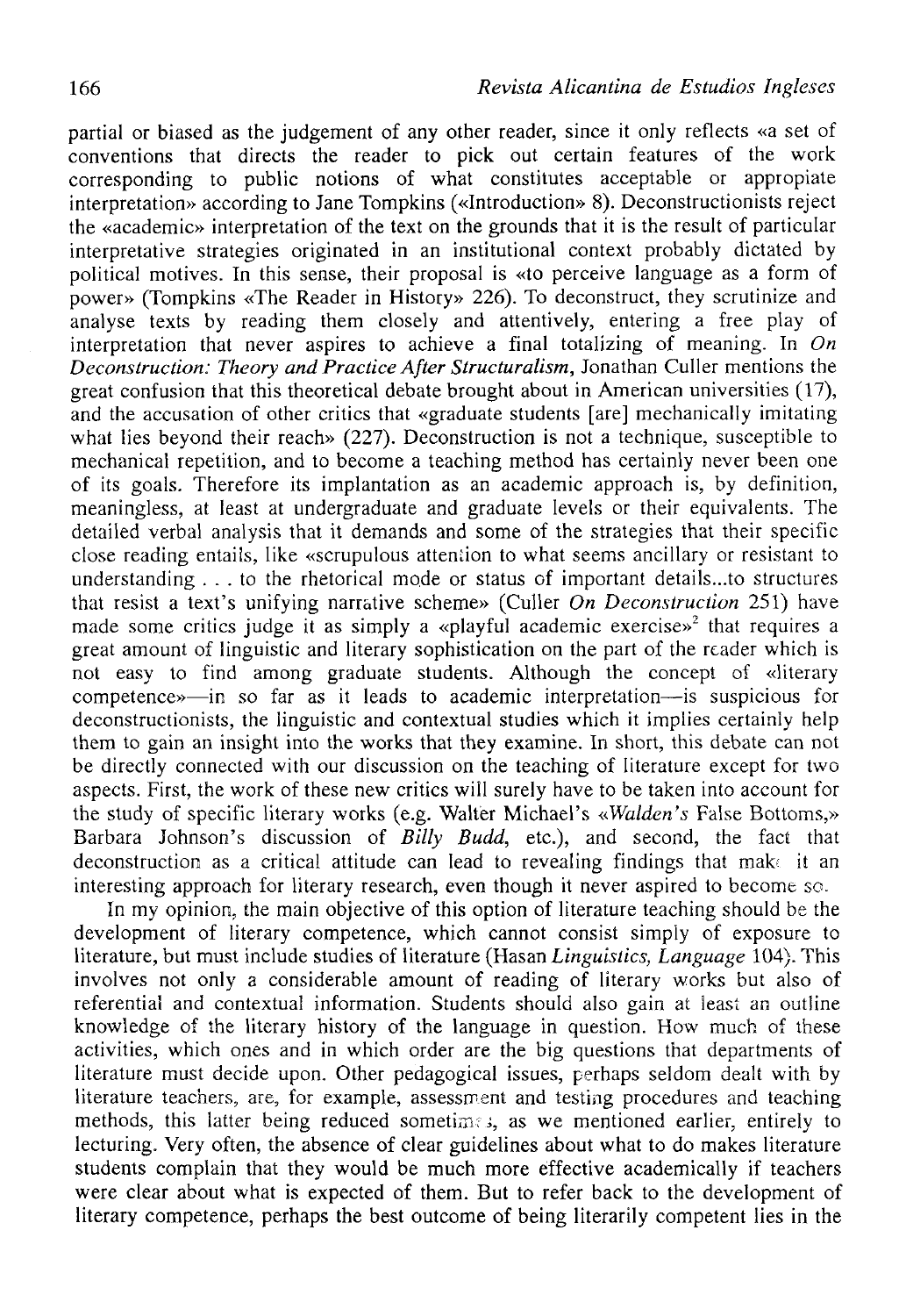open possibility of enjoying reading and being able to judge a literary work, once studies have finished.

2. Option 2 is the very well-known «stylistics» option. As we mentioned above, the book which is regarded as the «seminal» work for this kind of literature teaching is Henry Widdowson's *Stylistics and the Teaching of Literature* (1975), although the term «stylistics» is much older than that. In this book, Widdowson listed some reasons to implement stylistic studies. One is that few students go on to do literary research, so there is no need to train them to be literary critics, but rather to provide a basis for developing their interest and enjoyment of literature (3). On the other hand, in the case of literature studied exclusively for cultural purposes, his reasoning is that there seems little reason why it should not be in translation (78). Finally, he argües that in traditional literature teaching, there is, generally, very small participation of the students (82). Even though Stylistics has been regarded as a reaction against impressionism, Widdowson admits that stylistic analyses are ultimately based on intuitions, «which it is the purpose of literary scholarship to develop» (1). Geoffrey Leech also admits that it is wrong to expect linguistics to provide an objective, mechanical technique of analysis which can replace the reader's intuition *{Style in Fiction* 5). However, he advocates a thoughtful, systematic way to the study of literature which can include the contribution of the most recent developments in the fields of applied linguistics, sociolinguistics and psycholinguistics. In this manner, by detailed analysis, intuitions may be checked or validated. It is this belief that understanding about language has direct consequences for understanding the meanings of the work of literature, that interpretations are often not simple intuitions but language functions, which differentiates modern stylistics from previous critica! approaches like the «New Criticism» or «Practical Criticism.» Of these it preserves their interest in the detailed textual analysis of literary works, described by the eminent critic Leo Spitzer with the notion of the «philological circle,» still a valid image for the method to be followed. Stylistics experts consider themselves as inheritors of the study of Rhetoric, not in its prescriptive, but rather its descriptive sense. The aim of stylistics is not as much the interpretation but the explanation and appreciation of the literary work.

Within the field of stylistics, different methods can be mentioned: (1) The contribution of generative grammar. The old opposition of «surface» versus «deep» structure led some experts, like Richard Ohmann (423-39), to consider the concept of «style» as equal to «choice of expressions.» This made possible a «de-transforming» technique consisting of the study of what an author has actually written as opposed to what he might have written. His most famous example is a passage from a short story by William Faulkner, *The Bear,* still used in American universities, which Ohmann compares to the same «detransformed» passage in which he eliminates the transformations used to form coordinated sentences, relative clauses and comparative clauses, the point being that Faulkner's style is precisely characterized by a heavy use of these transformations. (2) The Halliday-Hasan approach, sometimes known as «study of verbal art,» derived from the work of M. A. K. Halliday. «Verbal art» is considered to be a semiotic system with an internal design similar to that of the semiotic system of language. If human language is a multiple coding system consisting of three strata (semantics, lexico-grammar and phonology), there are also three strata in verbal art: theme, symbolic articulation and verbalisation, all three of which are to be accounted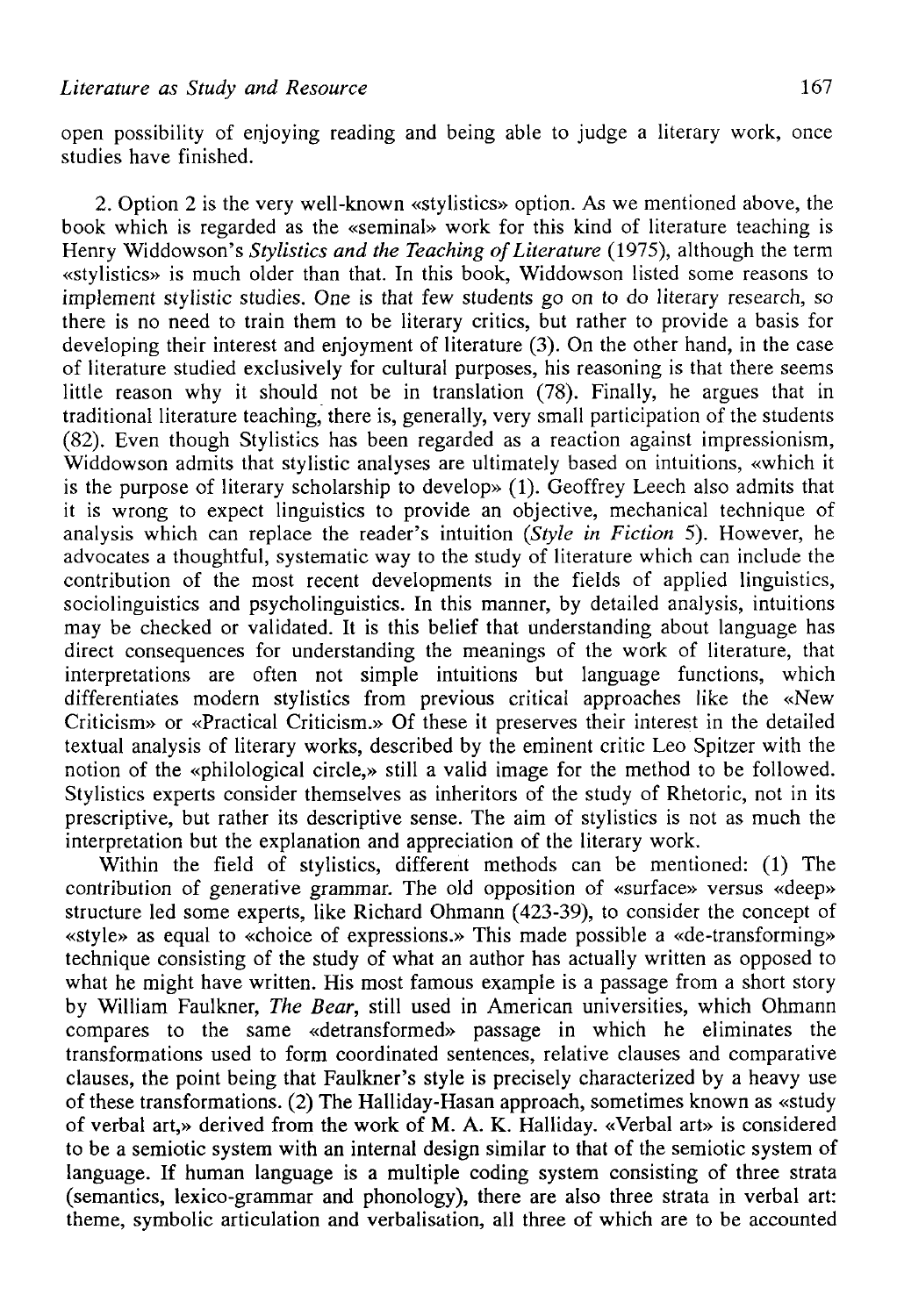for in text analysis. Nevertheless,the stratum of symbolic articulation is the main object of study since it is here where the meanings of language are turned into signs having a deeper meaning. The old notion of «de-automatization» of the linguistic code or «foregrounding,» developed by the Prague school of Poetics, and patterning of patterns, are devices playing an important role in this process. Yet Hasan points out, finally, that literature is not a self-motivated activity divorced from the concerns of the community in which it is created, and stresses the importance of the context to account fully for the meanings of the text (98-100). (3) The pragmatics contribution, developed, among others, by J. R. Searle and H. P. Grice. Pragmatics studies the «intended speaker meaning,» that is, the way utterances are used and how they relate to the context in which they are uttered. A key term in pragmatics is the «speech act,» which is the type of «act» performed by the speaker in uttering a sentence. The analysis of these «speech acts» and the role of deictic words is sometimes crucial to the analysis of poems and novels. On the other hand, H. P. Grice developed the concept of «implicature,» that is, the meaning we infer from what is openly said in plain language (23-65). As Leech points out, this concept is the basis, in ordinary conversation, of traditional rhetorical figures such as metaphor, hyperbole and irony *{Style in Ficlion* 299). (4) The Brítish school, represented by the work of Geoffrey Leech and other scholars (Michael H. Short, Norman Page, Roger Fowler). Leech defines stylistics as «the study of the use of language in literature» *{Style in Fiction* 2) and so his two major contributory books *A Linguistic Guide to English Poetry* and *Style in Fiction,* written jointly with Michael H. Short, are comprehensive linguistic approaches to the study of poetry and narrative fiction.

Other approaches to the study of literary productions, not directly concerned with stylistics in the Anglo-American sense, such as the methods of the European structuralist school, divulged in the Anglo-Saxon world by the work of Jonathan Culler especially, should be mentioned. This school, predominantly French and with such eminent representatives as Roland Barthes, A. J. Greimas, Tzvetan Todorov, Gérard Genette and Julia Kristeva, considers itself as the inheritor of the Russian formalist school. Its priority is basically the analysis of the syntactic level of narratives intending to establish a «grammar of narration.» Greimas, for instance, aims to construct a narrative grammar from which basic plot paradigms and other categories like the six «actants,» would form a mechanism generating the performance of stories. Tzvetan Todorov, on the other hand, devised two units of structure, propositions and sequences, for the analysis of plots in narratives. Finally, the approach designed by the American William Labov is also connected with the study of narrative structure. Labov extrapolated six structural properties (abstract, orientation, complicating action, evaluation, resolution and coda) which do not necessarily have to proceed in this order. This model is mostly applied to the study of short stories.

The stylistíc approach, however, has been subject to severe criticism by other scholars. C. J. Brumfit and R. A. Carter, although believing that students and teachers of literature should engage in stylistic analysis, acknowledge some Iimitations to this procedure. They argüe that stylistic analysis cannot be the only approach to the study of literature, and that Iinguistics, as a descriptive science, cannot account for the significance of texts, since literature is a discourse involving more than mere systems of language (4). Gower argües that stylistics is often too mechanistic and reduces the literary artifact to a linguistic model. Walker and Carter also express some limitations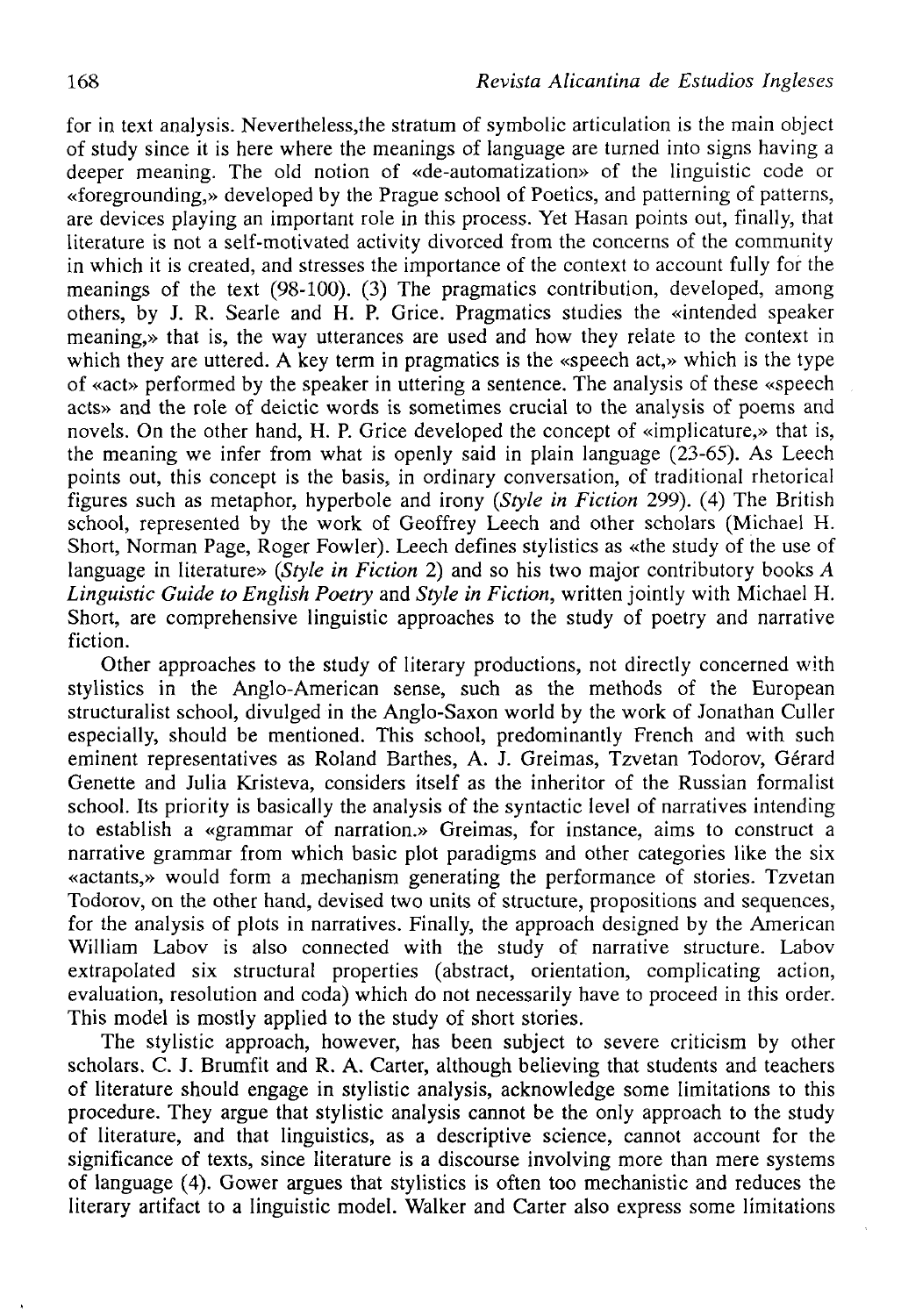to the use of stylistics. For example, its a-historical sense, failing to take account of historical determinants on meaning, and its product-centred character, considering the text as holistic and untouchable, opposed to the current teaching theory and practice which is more concerned with process and considers that texts are not stable or fixed entities (64-78). Finally, the processes by which stylistics seeks out interpretations have also prompted the critique of post-structuralism and deconstruction that language will always overrun any determínate interpretation you put on it (224-240). All these objections, in my opinión, do not undermine the intrinsic valué of stylistics as an approach to the study of literary texts. It cannot be the only approach to literature, but nowhere have the stylisticians tried to consider stylistics as the only possible option. In our situation, the valué of stylistics lies also in its bridging the gap, sometimes wide, between language and literature existing in our universities, and in its capacity for developing the analytical powers of our students, as it makes them base their arguments on linguistic elements, avoiding the well-known gibberish of some students when it comes to talking about literature. Besides, from our point of view as teachers we must not lose sight of the fact that non-native students of English have some advantage in the sense that they have learned how to analyse sentences grammatically and have some awareness of the English phonological system. They are, therefore, «better equipped to analyse literary language and its relationship to meaning than today's average native-speaking undergraduate student of English» (Brumfit and Carter 93).

3. Option 3 is literature as a resource to develop linguistic competence. The use of literature as a medium for language acquisition purposes rather than as an object of literary analysis is fairly new. This can be seen by the recent publication of books on this subject (Brumfit and Cárter *Literature and Language Teaching,* Collie and Slater, *Literature in the Language Classroom).* Traditionally, the idea that literature, especially prose texts, could be used for linguistic purposes was always associated with some kind of literary analysis so thát both were considered inseparable. This was generally the case of foreign language textbooks, which usually included non-simplified literary selections. In other cases, the reading and analysis of full literary works was prescribed. This practice has been the rule, for example, in Great Britain in the case of the A level foreign languages exam. The recent success of the first students to take this exam since the implantation of the GCSE studies has however been attributed to the «Iess emphasis on literary studies» contained in the new A-level syllabuses (Ward 22). In strict EFL situations, one of the most decisive factors that has put an end to this trend, and with it to the «sacrosanct» treatment of literature, was the widespread use of simplified readers. The first simplified readers were published in the forties and fifties, mostly based on famous novéis or stories, the underlying assumption being that if the story itself was appealing enough for the student, the book would make a useful source of vocabulary and linguistic input. Still today, second language researchers advocate the use of simplified readers on the grounds that (1) their simplified register can be tuned to the basic English of the student so that the text becomes a source of comprehensible input, and (2) if the stories are attractive enough, the act of reading becomes pleasurable and the student will be likely to read more and, consequently, get much more input on his own, in a relaxed and anxiety-free situation very favourable for the acquisition of a foreign language (Krashen 38). Simplified readers have nowadays become an established «supplementary activity» at all levels, in which the undisputed literary origin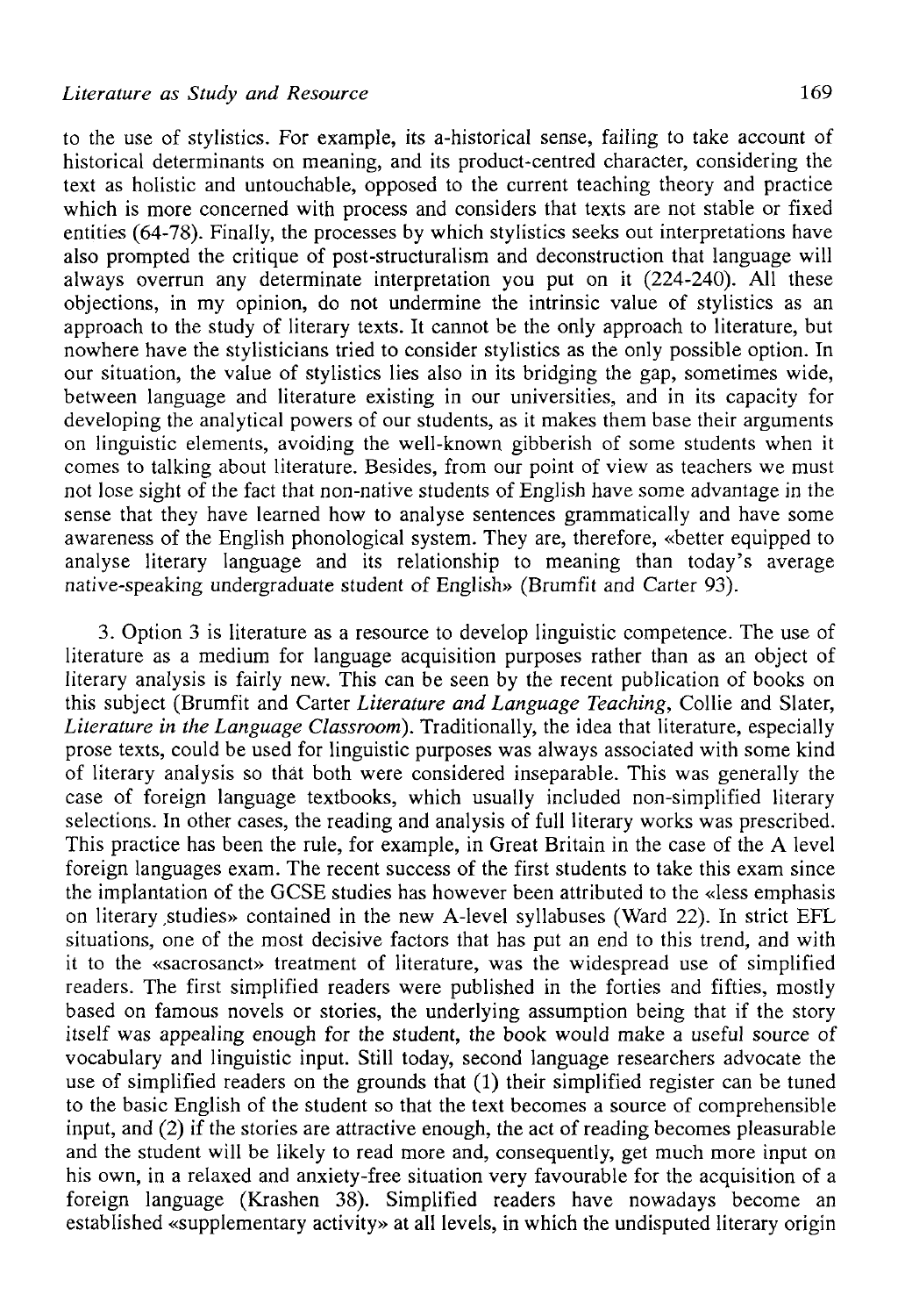of many of them does not imply any «Iiterary» approach any longer. Many of them are not even adaptations of Iiterary works. They have been written on purpose to be just what they are by professional authors, some of whose names (Norman Whitney,  $\tilde{L}$  G. Alexander, Peter Viney and others) are usually associated with some other aspects within the EFL busy publishing market.

From our point of view as English literature teachers working in universities with non-native students, it should be said that this constant interaction between language and literature is always, often unconsciously, present. The lack of sufficient comprehension and fluency on the part of students often makes it necessary to resort to activities such as explanation, paraphrasing, retelling, or translation, which constitute sound language practice. In the case of examinations or written assignments, the poor quality of the students' language may distort the contení or simply prevent them from conveying it properly. Their mistakes are normally marked and penalized. If we use English in our lessons, the common assumption among our students is that the literature class is, apart from its intrinsic character, another source from which language can be learnt. This can be explained because it is a perfect «sheltered» class that provides a subject-matter with a definite content in which the four skills can be practised. It is something of a paradox that this meaningful language exchange sometimes does not always occur in a proper language class, where the target language is the object of explanation and both chances and topics to talk about or discuss in English can be more difficult to find.

It is not altogether preposterous, then, to resort to literature in order to promote language acquisition. In foreign language studies, we could speak of it as being an unavoidable corollary not only of literature teaching, but of any other «contení» subject taught in that foreign language. The above description is a reality in our universities, and its consequences should be assessed both by language and literature teachers. But at the same time, the possibilities of literature to improve linguistic competence as intended in option 3 should not be underestimated. Reading in general is, as I mentioned before, a wonderful source of input. It is an essential activity recommended at all levels of learning, since it always provides chances to learn new words and gain awareness of the language. Followed by some further exploitation, it may even constitute a language teaching method. The «reconstructive» strategy of language teaching, very recently rescued from oblivion by Waldemar Marton is based on the reconstructive or modelling principie which includes memorizing of texts, retranslation and reinterpretation, and substitution and extension of the original sentences, all of them activities that are feasible using, for instance, short stories (57-81). The method is successfully utilized to teach foreign languages to adults in eastern European countries. On the olher hand, research has shown that reading input is paramount in order to obtain competence in writing. Writing practice and instruction by themselves will not help writers acquire the code. There is published evidence for this in the case of native language, and one might expect a similar relationship to hold between reading and writing in a second language (Krashen 38).

But why use literary texts (novels, short stories) instead of other written material ? Some reasons have been put forward by experts in this field. William Litllewood, among others, argues that literature is a perfect vehicle for the learning of differences between language varieties and also of a foreign culture (181). Another advantage is that literature creates subject-matter and provides «contení» material which can be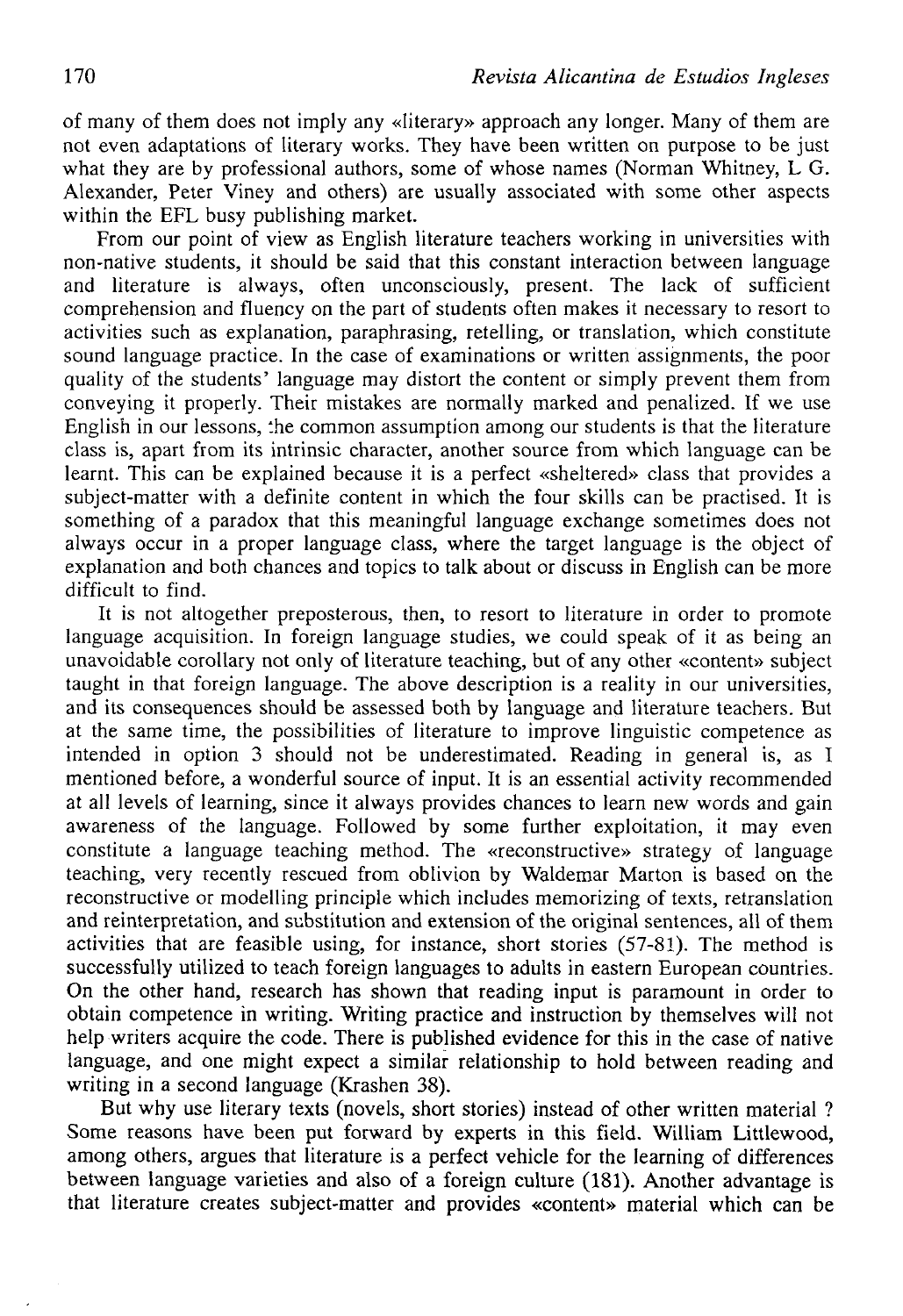catalogued as «authentic» even though it does not reflect direct experience. And finally, perhaps the most important aspect is that literature has suggestive power and enough ambiguity so as to start discussions and opinión exchanges among students. This last advantage is highly considered in the language teaching field nowadays given the lack of opportunities that a foreign language teacher has to carry out real or meaningful language exchange between students and teacher or among the students themselves in such an extreme conventional place as the classroom. Other advantages, like the possibility of using «localized literature,» that is, literature that contains content, settings, cultural assumptions, situations, etc, that are familiar to the second-language reader, to take advantage of their previous background knowledge or «schemata» (Brock 22-26), do not seem very relevant at university level, although must be taken into account at other stages. However, it hardly seems necessary to point out that not every literary text is suitable for this kind of activity. In this respect, Brumfit and Carter assert that «there is no such thing as literary language» on the grounds that no single or special property of language is exclusive to a literary work  $(25)$ . This might be certain, but even they admit that sometimes language is used in ways that can be distinguished as literary, and which would be pointless to exploit in a classroom putting aside its specific literary condition. The first premise is consequently that texts intended to be used for language purposes should be carefully selected by criteria of «interest» rather than «literariness.» Short and Candlin propose two other criteria for this selection: that texts should have (1) density of meaning and (2) a high degree of inferability (109). What is, of course, also necessary is a well-read teacher with sensibility and experience, in other words, with knowledge both of an ampie body of literary works and of their students' interests and expectations.

As with options 1 and 2, the notions of «extensive» and «intensive» reading can also be applied here, but with exclusively linguistic purposes. One possibility is an extensive literature reading programme (of non-simplified novels or short stories) with the aims of improving the reading skills of students and enhancing their vocabulary. Two versions are feasible, one interventionist, offering a given list of books which all students must read and then be tested on, and another non-interventionist, allowing the individualization of reading assignments: students choose the books themselves and then write a standard «reading questionnaire.» Likewise we can speak of «intensive» reading activities using literary texts in a language class, which would of course differ from the tasks to be carried out in a literature class. They are basically student-centred activities taking advantage of the indeterminacies of the text as mentioned before, like discussions, opinión polis, etc. Other more traditional activities (cloze, re-writing, prediction, note-taking, role-playing, summaries) can also be implemented, including the intensive classroom study of a novel, a play or a collection of short stories.

## Conclusions

The need to relate linguistics and literature has prompted a debate which has given rise to proposals for the implementation of new instructional programmes aiming to explore the connections between the two domains (e. g., the programme in literary linguistics at the University of Strathclyde).<sup>3</sup> In an EFL situation like the Spanish one, the dilemma «language or literature» at university and further education levels is sometimes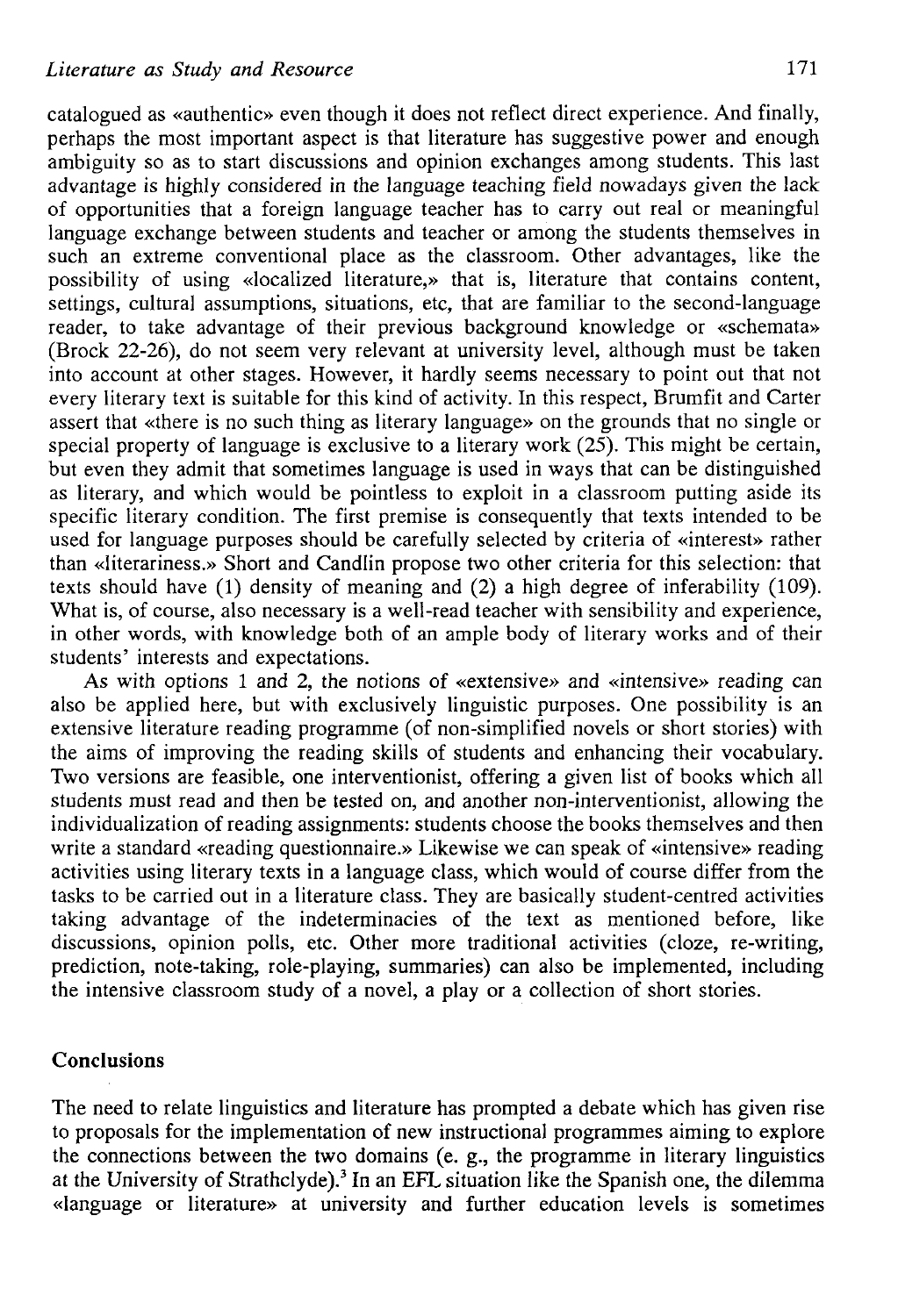associated with the debate «academic» versus «non-academic» íhat occurred in the United Kingdom between polytechnics and universities a few years ago. Of course it does not only affect literature, but also the academic study of language usually carried out in our universities. The discussion must surely take place here sooner or later. It is to be expected that new careers in English, or any other foreign language, will not include a very extensive study of literature, if at all. The study of language will be primarily intended to meet specific purposes, without an academically-oriented description, which is perfectly understandable and legitimate in this type of studies. However, the inclusion of option 3 (literature as resource) is possible in some of these cases.

Therefore, it is to be assumed that «Filología Inglesa» studies will be the only ones comprising the disciplines of literature and language with a definite academic orientation, both of which should be present all the time in one way or another. Nevertheless, very often they seem to be disconnected, a situation that should be avoided for their mutual benefit. For instance, the implementation of option 3 in the shape of an extensive reading scheme at early stages would promote not only language acquisition but also the habit of reading that students need for their literature courses at gradúate level. The stylistics option, on the other hand, requires elements belonging to both domains, acting as a useful mediator. We can conclude, therefore, that options 2 and 3 have merits to be included in English language and literature curriculums at university level, even if it is to a different extent from the mainstream literature courses represented by option 1. To end with, I include a couple of suggestions for the implementation of the three options mentioned in this article:

Option 3, literature as resource, can be included in initial university courses, as part of the English language syllabus, because it is at this stage when the linguistic abilities and skills of students need to be increased. Two possibilities are:

1. An extensive reading programme, composed of non-simplified short stories or novels, which can be either interventionist, non- interventionist or both, with the aims expressed above: to help students improve their reading skills in English (which might be very elementary due to insufficient reading practice in English in primary and secondary schools), to increase their vocabulary, and to improve their writing skills. And last, but by no means least, to give students the experience of reading that they must develop to go on to a further «account» of that experience, as carried out by options 1 and 2.

2. The frequent use of short stories in the classroom, in this case much more in terms of what is called «intensive reading» in foreign language teaching, using the strategies and exploitation techniques suggested above. Luckily, the repertoire of short stories in Anglo-American literature is very extensive, so there is plenty to choose from. No literary analysis has to be carried out in this option, but rather a solely linguistic exploitation of materials. The two alternatives will certainly require some kind of grading depending on the level of the students, which implies first the knowledge of their linguistic skills (not an easy task, at all) and secondly, a careful selection of the works to be read. The use of literature resources-in other subjects such as, for instance, «cultural» approaches is also feasible, although Brumfit and Carter point out the difficulty of viewing literary works as «pictures» of British or American life, since the language and the content of literature is deliberately and creatively modified (sometimes even distorted) for the needs of the writer (25).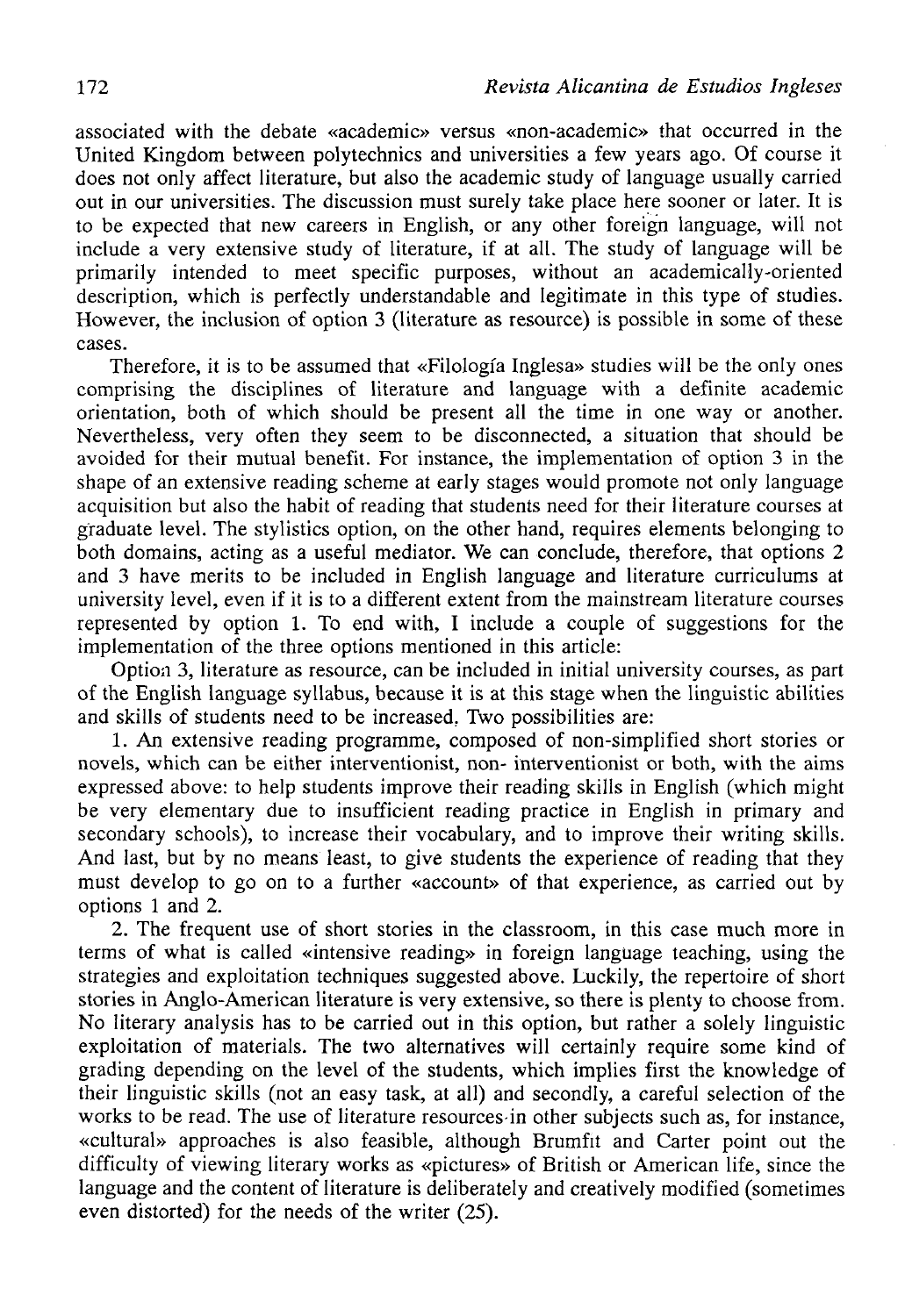### *Literature as Study and Resource* 173

Options 2 and 3, literature as study, should both take place from the third year onwards. It does not make much sense to include them at an earlier stage, when students do not have enough linguistic competence. As we have said earlier, developing the literary competence of students should be the ultímate goal of the «mainstream» literature courses, rather than trying to acquaint them with a loóse, unrelated bunch of authors or works. A comprehensive view of English and American literature in outline, as mentioned before, is essential, as well as specific courses dealing with given works to be read both in and out of the classroom, grouped in terms of genre, literary period, content, etc, implying the exposure of students to background information (cultural, historical, biographical, critical, etc.) relevant to the interpretation (or interpretations) of the works in question, and also promoting their further research. It would not be very sensible, and in fact even frivolous, to assume that they have already mastered this knowledge, or that they will acquire it on their own. This option should contemplate, if possible, the participation of students by means of discussions, papers, etc, so that it becomes more than a strict teacher-centred lesson. The selection of the works to be studied implies here also some kind of grading, both in terms of language and literary complexity, especially for those works to be read by all the students.

As for the stylistics option, I suggest it is carried out in two courses, one at a lower level, another, more complex, one or two years later. The lower one should deal primarily with an introductory stylistic analysis of texts, and also with information about research sources, development of reference skills, etc, whereas the second one could be entirely a stylistics course focusing on given literary works to be read in an intensive reading scheme, within the classroom, perhaps at a much slower pace than in the mainstream courses and of course, from the stylistic point of view. Reading outside the classroom, leading to stylistic research on literary works chosen by students, could also be contemplated. Needless to say, co-ordination first of literature teachers and secondly, of language and literature teachers, in aspects such as works to be studied, terminology to be employed, etc, would surely result in more effectiveness.

#### **Notes**

1. It is included in the proposals sent by the univcrsities of Valencia (p. 31), Málaga (p. 34), País Vasco (p. 39), Navarra (p. 47) and Zaragoza (p. 65).

2. See Beckson and Ganz 68, and Sarup 59.

3. This proposal is described by Durant and Fabb.

#### Works Cited

Beckson, K. and A. Ganz. «Deconstruction.» *Literary Terms: A Dictionary.London: Andre* Deustch, 1990.

Brock, Mark N. «The Case for Localized Literature in the ESL Classroom.» *English Teaching Forum* 23.3 (1990): 22-26.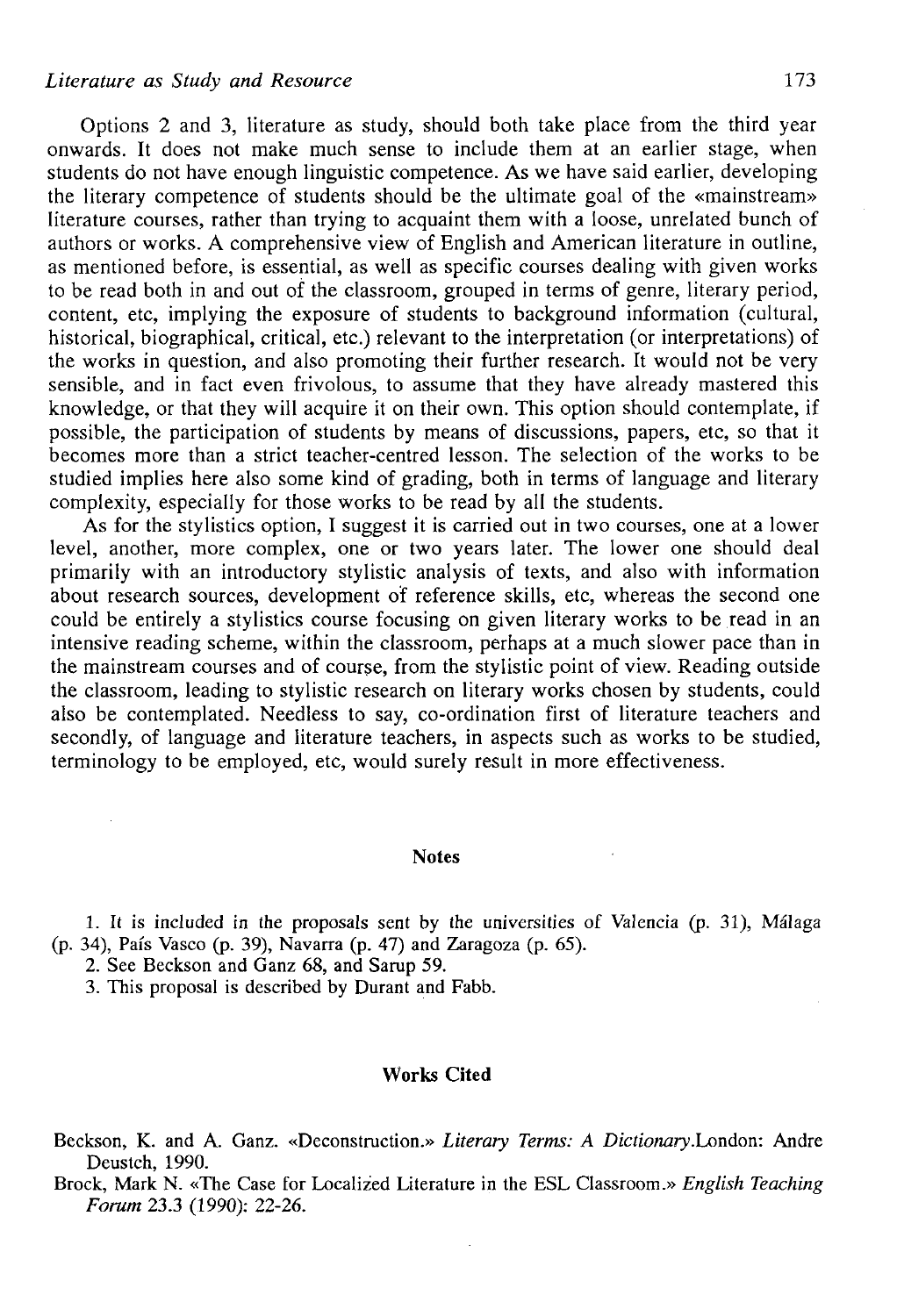Brumfít, C. «Literary Curriculum in World Education.» *Literature and the Learner: Methodological Approaches.* Ed. R. Cárter, R. Walker and C. Brumfit. London: Modcrn English Publications and The British Council, 1989. 45-49.

and R. A. Cárter. Introduction. *Literature and Language Teaching.* Ed. C. J. Brumfit and R. A. Carter. Oxford: Oxford UP, 1986.

- Cárter, R., R. Walker and C. Brumfit, eds. *Literature and the Learner: Methodological Approaches.* London: Modera English Publications and The British Council, 1989.
- Collie, J. and S. Slater*Literature in the Language Classroom*. Cambridge: Cambridge UP, 1990.
- Consejo de Universidades. *Reforma de las enseñanzas universitarias. Título: Filología Inglesa.*  Secretaría General del Consejo de Universidades, 1988.
- Culler, J. *Structuralist Poetics.* London: Routledge and Kcgan Paul, 1975.
- . *On Deconstruction: Theory and Criticism after Structuralism.* Ithaca, N. Y.: Cornell University Press, 1982.
- Durant, A. and N. Fabb. «New Courses in the Linguistics of Writing.» *The Linguistics of Writing.* Ed. N. Fabb, D. Attridge, A. Durant and C. McCabe. Manchester: Manchester UP, 1987. 224-240.
- Fleck, Ludwik. *Entshehung and Entwicklung einer wissenshcaftlichen Tatsache.* Frankfurt am Main: Sukhramp Verlag, 1980.
- Fowler, R. *Linguistics and the Novel.* London: Methuen, 1977.
- Gower, R. «Can Stylistics Analysis Help the EFL Learner to Read Literature?» *ELT Journal*  40 (1990): 64-78.
- Gréimas, A. J., ed. *Essais de sémiotique poétique.* The Hague: Mouton, 1979.
- Grice, H. P.« Logic and Conversation.» Syntax and Semantics III: Speech Acts. Ed. P. Cole and J. Morgan. New York: Academic Press, 1975.
- Halliday, M. A. K. and R. Hasan. *Language, Contení and Text: Aspects of Language in a Social-Semiotic Perspective.* Oxford: Oxford UP, 1989.
- Hasan, R. *Linguistics, Language and Verbal Art.* Oxford: Oxford UP, 1989.
- Hawkes, T. *Structuralism and Semiotics.* London: Methuen, 1977.
- Johnson, Barbara. *The Critical Difference: Essays in the Contemporary Rhetoric of Reading.*  Baltimore: The Johns Hopkins UP, 1980.
- Krashen, S. *Writing: Research, Theory and Applications.* Oxford: Pergamon Press, 1984.

Labov, W. *Language in the Inner City.* Philadelphia: U of Pennsylvannia P, 1972.

- Leech, G. *A Linguistic Guide to English Poetry.* London and New York: Longman, 1969. and M. H. Short. *Style in Fiction.* London and New York: Longman, 1981.
- Littlewood, W. T. «Literature in the School Foreign Language Course.» *Literature and Language Teaching.* Ed. C. J. Brumfit and R. A. Cárter. Oxford: Oxford UP, 1986. 177-84.
- Maley, A. «Down From Pedestal.» *Literature and the Learner: Methodological Approaches.Ed.*  R. Cárter, R. Walker and C. Brumfit. London: Modera English Publications and The British Council, 1989. 24-29.
- Marton, W. *Methods in English Language Teaching.* London: Prentice Hall, 1988.
- Michaels, W. B. *«Walden's* False Bottoms.» *Glyph I: Johns Hopkins Textual Studies.*  Baltimore: The Johns Hopkins UP,1977. 132-149.
- Moody, L. B. *The Teaching of Literature in Developing Countries.* London: Longman, 1971.
- Ohmann, R. «Generative Grammars and the Concept of Literary Style.» *Word* 20 (1964): 423-39.
- Pickett, G. D. «Reading Speed and Literature Teaching.» *Literature and Language Teaching.Ed.* C. Brumfit and R. A. Cárter. Oxford: Oxford UP, 1986. 262-283.
- Rosenblatt, L. M. *Literature and Exploration.* 1938. New York and Dallas: Noble and Noble, 1976.